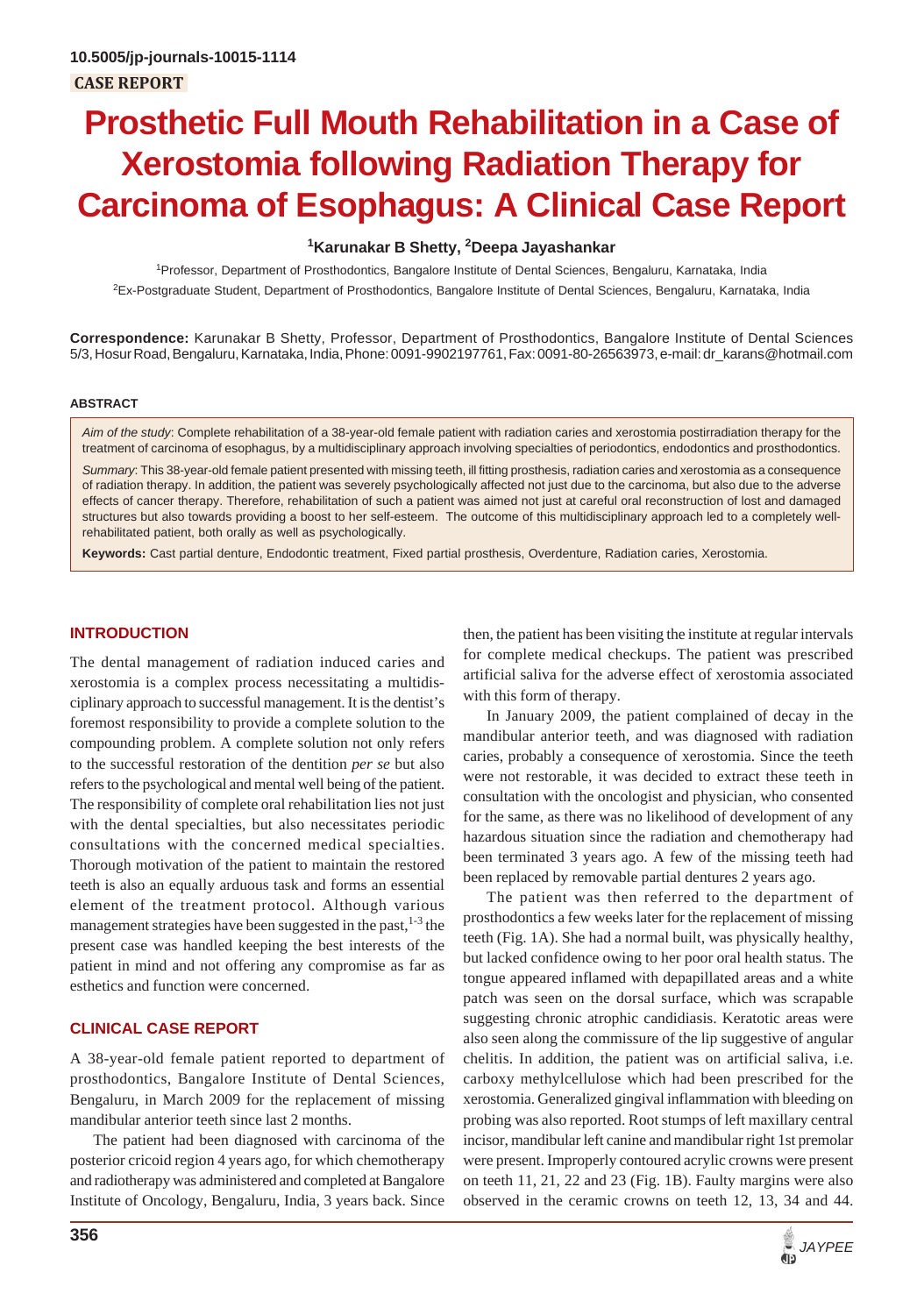Removable partial dentures replacing maxillary and mandibular posterior teeth were also present.

Based on the above findings, the patient was asked to go in for the following investigations in order to formulate an appropriate treatment plan.

- 1. Intraoral periapical radiographs with respect to all teeth present.
- 2. An orthopantomogram.
- 3. Consent from the patient's physician/oncologist to carry out any kind of dental treatment.

In addition, the patient was advised to continue artificial saliva to keep the mouth well lubricated throughout the proposed treatment regime. Antifungal therapy (kenalog gel) for candidiasis and fluoride therapy for prevention of caries was also recommended.

The radiographic investigations showed crestal bone loss in all existing teeth. Tooth 11, 14, 21, 34 and 44 showed evidence of endodontic treatment. However, the patient complained of pain and sensitivity in these teeth.

Based on these reports, the following treatment plan was devised and implemented in coordination with the specialties of endodontics and periodontics.

The acrylic crowns in tooth 11, 21, 22 and 23 were first removed followed by the ceramic crowns in tooth 12, 13, 34 and 44. The poor periodontal condition around these teeth necessitated the removal of these crowns, which was followed by complete oral prophylaxis and gingival curettage with the consent of the patient's physician. The patient was then placed on an appropriate maintenance protocol.

The previously endodontically treated teeth were further evaluated and it was decided that tooth 34 and 44 be retained with the intent of fabricating an overdenture following a repeat root canal therapy. Tooth length was determined with precision and without penetration of the periapical tissues. Instrumentation was such that a gradual recession from the foramen resulted as wider diameter instruments were used. This technique minimized periapical trauma and developed a solid apical stop to prevent overfilling and concomitant inflammation. Caustic irrigating solutions were avoided; sterile saline solution in copious amounts was used instead.4,5

A repeat endodontic treatment was also carried out in tooth 11, 14 and 21. Intentional root canal therapy was carried out in tooth 12, 22, 23. It was decided to retain these teeth with the objective of maintaining the natural esthetics of the maxillary anterior teeth. The posterior teeth were missing and retaining the anterior teeth would definitely aid in providing an esthetic advantage. Moreover, a combination approach of fixed and removable prostheses to rehabilitate partially edentulous patients is advantageous to xerostomic patients. This allows the removable partial denture design to be simplified and minimizes tissue coverage.<sup>6</sup>

On completion of the same, dowel core (cast metal) restorations were made on tooth 11 and 21 (Fig. 2A) followed by individual porcelain fused to metal crowns in tooth 11, 21,

22 and 23 and a porcelain fused to metal fixed partial prosthesis with tooth 12, 13 and 14 (Fig. 3A). Cast core and dowel restorations may not be indicated in some cases because of caries susceptibility and the fact that some abutment root stumps lack sufficient retention.<sup>4</sup> However, the root length in tooth 11 and 21 were adequate and there was sufficient retention available for the dowel core restorations in addition to the fact that artificial saliva and fluoride therapy was prescribed. In a dry oral environment, optimal reconstruction is with a nontissuebearing prosthesis. Fixed partial dentures should preferably have full-coverage retainers, and easily cleaned pontics and connectors.<sup>6</sup>

A cast partial denture (CPD) for the missing upper posterior teeth was fabricated (Fig. 3B). Bilateral distal extension edentulous spaces (Kennedy's class I) are by far best replaced by cast partial dentures. An appropriately designed prosthesis necessitates the placement of at least three positive rests on three sound abutments as widely apart as possible to aid in support, stability and retention and to provide adequate resistance to biomechanical forces. In keeping with this, cingulum rests and occlusal rests were used in the CPD design.7 The use of a lattice type of minor connector in the design was because it offers maximum stability.<sup>8</sup> The borders of the anterior strap of the major connector should end in the valleys in the incisal rugae, making it less obtrusive. Moreover, the maxillary major connector should not cover the anterior rugae, 'the playground of the tongue' or the posterior soft palate.<sup>9</sup> Therefore, the double strap anteroposterior major connector was designed which provides maximum rigidity for the least amount of metal bulk present.<sup>7</sup> The I-bar direct retainer for the canine was designed, as it is more retentive and requires only minimal tooth coverage $10,11$  and the circumferential clasp was preferred for the premolar as there were tissue undercuts, lack of vestibular depth, exostoses present and labially inclined abutment tooth.<sup>7</sup> A retrospective study comparing the effectiveness of clasp designs, the distal rest and circumferential clasp system and I-bar system found that the success rate of either design is  $74\%$ .<sup>12</sup> In addition to this, cingulum rests on canines were designed as indirect retainers because placing 1 or 2 additional rests on corresponding guiding plates, as far as possible from abutment rests helps distribution of forces, thereby improving support, stability and retention of the prosthesis.<sup>9</sup>

Lastly, cast metal copings with a chamfer finish line and dome preparation were done to create a postspace with tooth 34 and 44 (Fig. 2B) to receive an overdenture for the mandibular  $arch<sup>13,14</sup>$  (Fig. 3B). Mirza and Dikshit,<sup>15</sup> state that in patients who have received treatment doses of radiation to the head and neck, dentures may cause irritation and osteoradionecrosis, especially if the tissues are ischemic and atrophic. The soft tissue must be evaluated carefully before considering rehabilitation with a removable prosthesis. There are no objective data to determine when, if ever, a removable prosthesis may safely be inserted. Most authors recommend 1 year, but this can vary depending on tissue healing and patient history.<sup>15</sup> Anticancer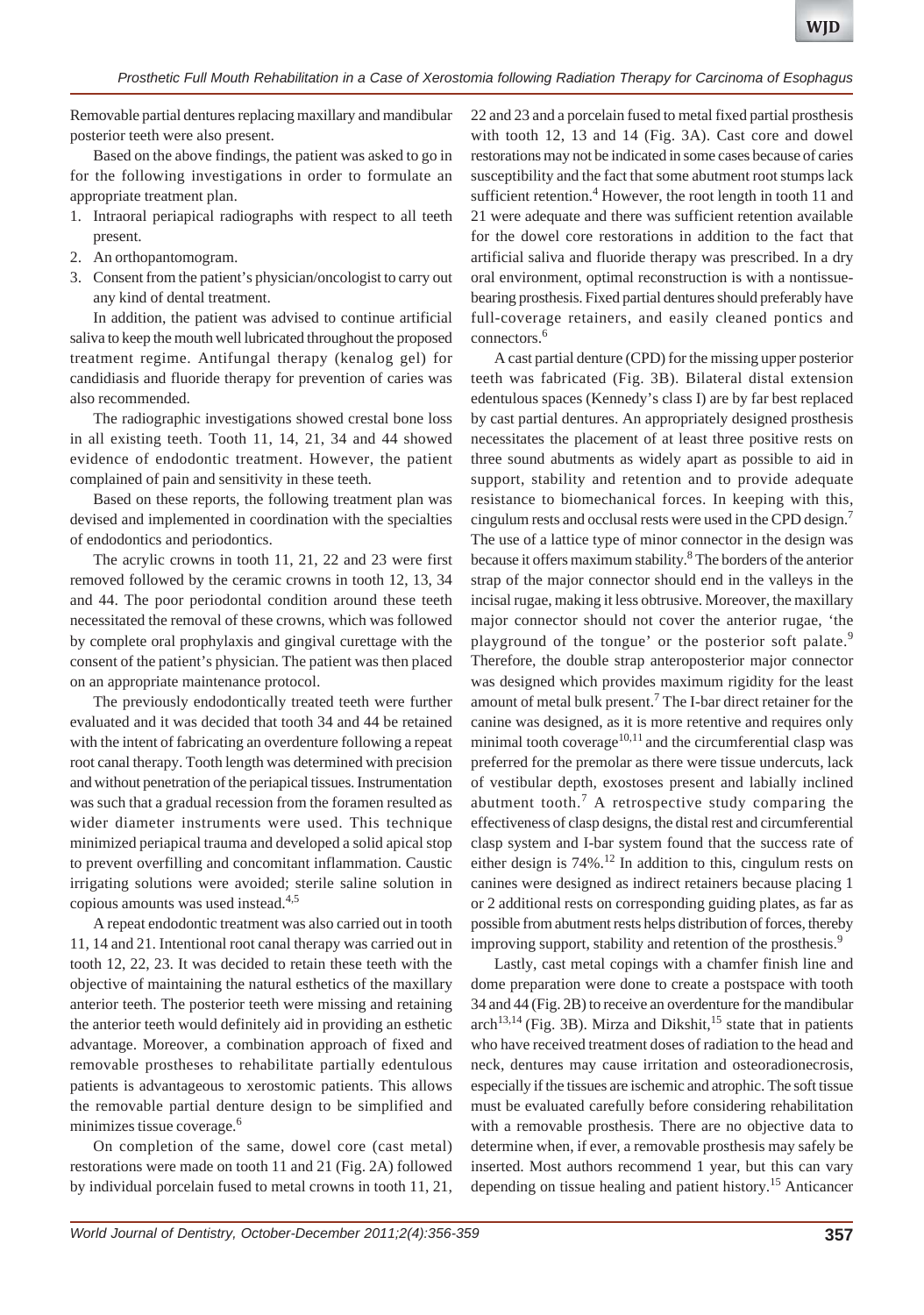#### *Karunakar B Shetty, Deepa Jayashankar*



**Figs 1A and B:** (A) Preoperative orthopantomogram, (B) preoperative frontal profile view



**Figs 3A and B:** (A) Porcelain fused to metal—fixed partial prosthesis with tooth 12, 13 and 14, porcelain fused to metal—individual crowns in tooth 11, 21, 22 and 23, (B) maxillary cast partial denture, mandibular overdenture



**Figs 2A and B:** (A) Dowel core restorations on tooth 11 and 21, endodontically treated tooth 12, 14, 22 and 23, (B) cast metal copings in tooth 34 and 44

therapy for the patient had already been completed 3 years ago. In addition, the patient had been regularly using the artificial saliva substitutes prescribed to her; hence, the tissue condition never posed any major problem.



**Figs 4A and B:** (A) Postoperative, (B) postoperative profile view

Trismus is common when the masticatory muscles are bilaterally in the field of radiotherapy. Therefore, to prevent encroachment on the interocclusal distance for these patients, the vertical dimension of occlusion should be decreased